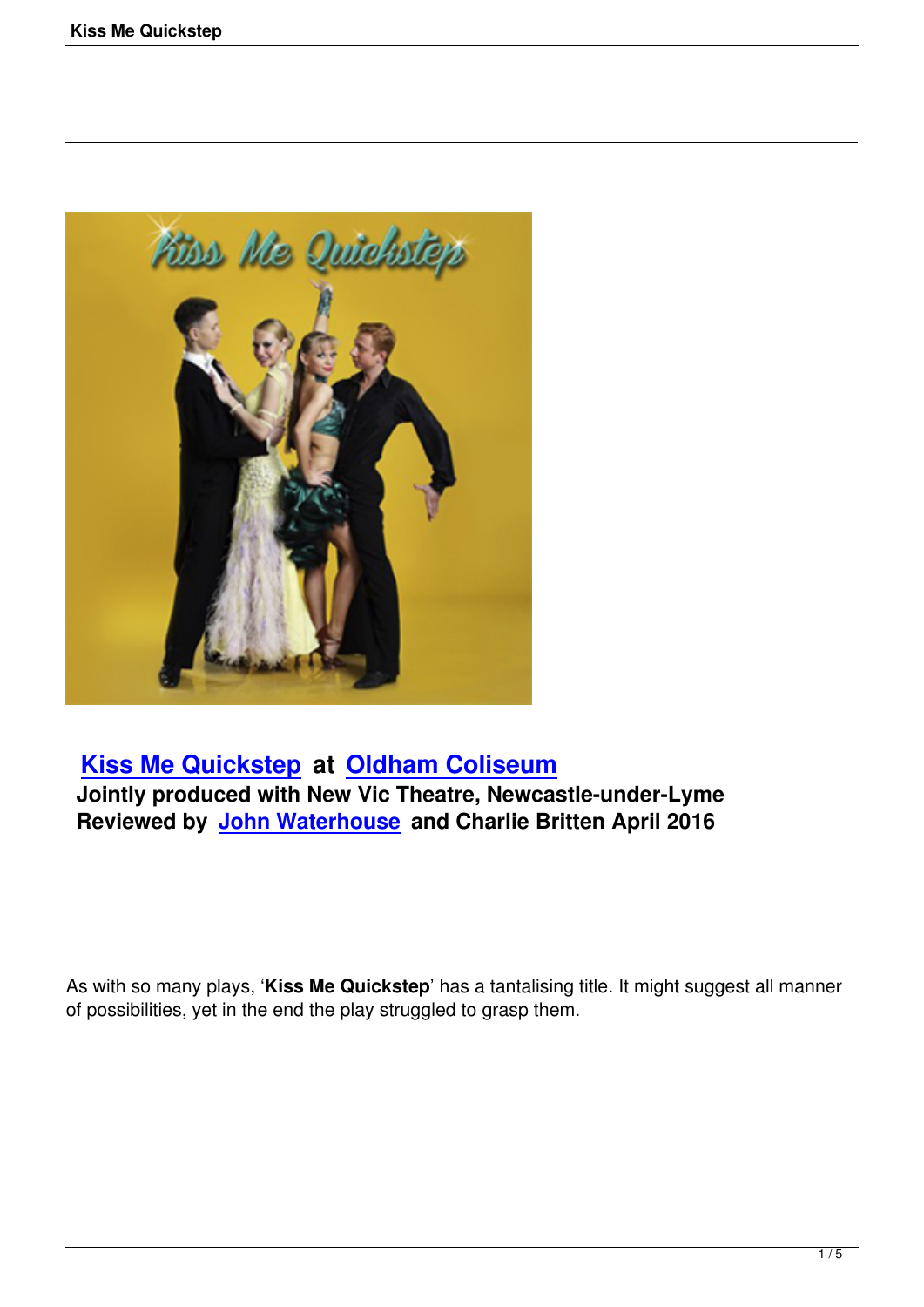For a supposed comedy, the production had far too few laughs, and far too many scenes of laboured dialogue. Apart from a comment about the distinction between Lytham and Blackpool one that played well with a Lancastrian audience - most of the good lines came in the second half of the play. It was only then, moreover, that a clear plot started to emerge, and real characters started to arise out of what had until then been a tepid meander with little apparent direction.

Presenting three parallel stories of different couples in a ballroom dancing competition, the format had considerable - yet ultimately unrealised - potential: the match-up of the expensively-hired and enthusiastic Russian with a compelling back story - which was under-explored - and the local dancer with the over-possessive father; the star couple undermined by alcoholism, and the hard-up couple blighted by everything from car trouble to knee trouble.



The latter turned out to be on the brink of quitting dancing for lack of cash; if only this had emerged earlier in the tale instead of near the end, it could have added real depth and gravitas to their situation as they advanced through what was potentially their last competition. The story could have done so much more with all of these themes. Instead it remained underwhelmingly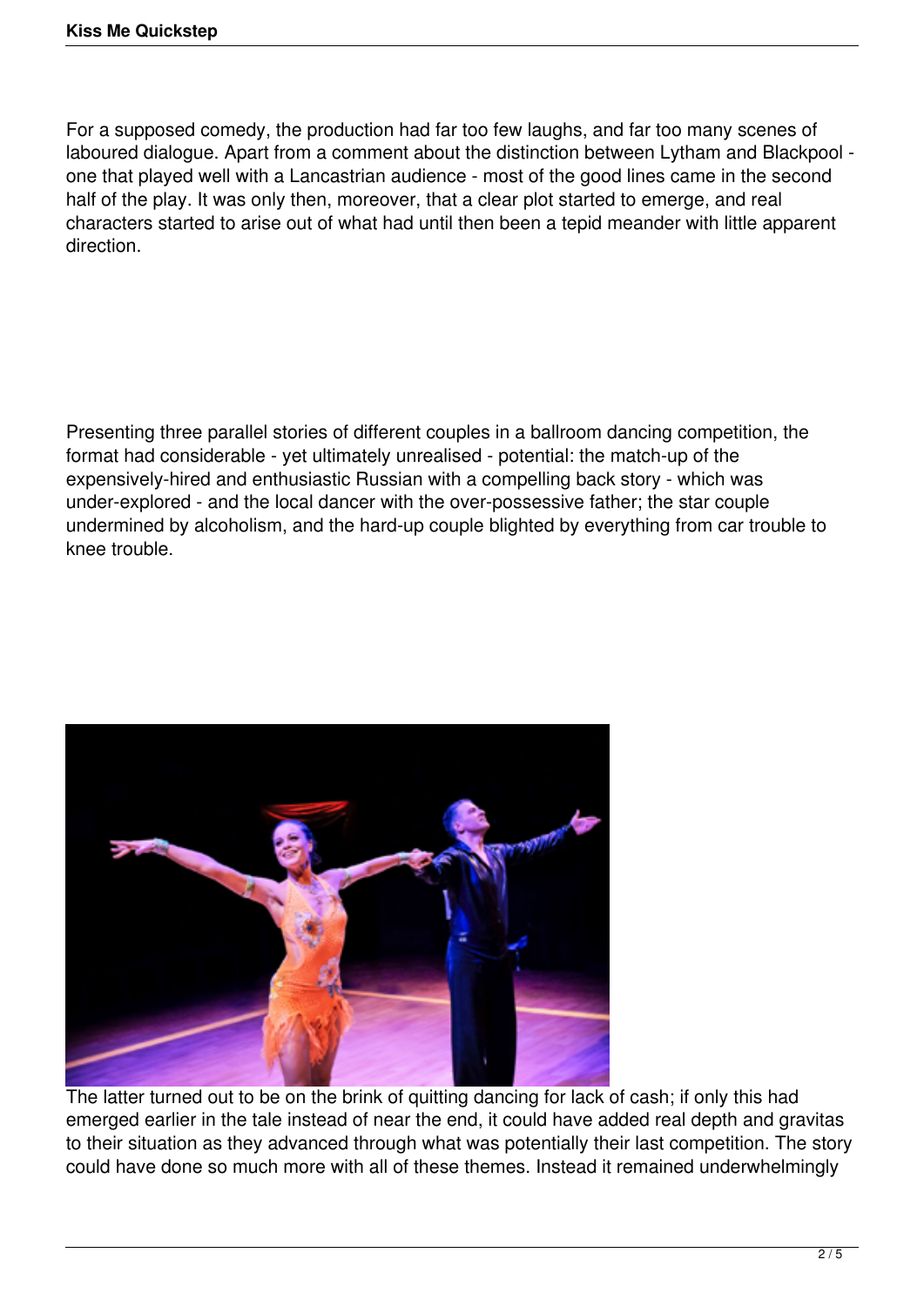one-dimensional until it was too late, presenting not a single character with whom the audience could feel even mild empathy.

For all that, the actual dancing scenes were excellent, making the on-floor meltdown of the alcoholic dancer all the more striking and one of the few stand-out moments of the play. It was just a pity that the dextrous movements of bodies and feet were let down by so flat-footed a script.

#### **Review by Charlie Britten**

Dancing is at the centre of '**Kiss Me Quickstep**' and so the staging has been sensibly minimised to provide a very ample area for the dancers to display their art and skill, at times with six couples dancing various Latin styles, with vibrant costumes to match. The feel of a ballroom was well created although the settings for all other scenes, such as the various couples' dressing rooms, were left to the imagination of the audience. For me, this was not a problem, with the acting and costumes being of more than sufficient calibre to tell the story; the only thing was that there was not much of a story to tell.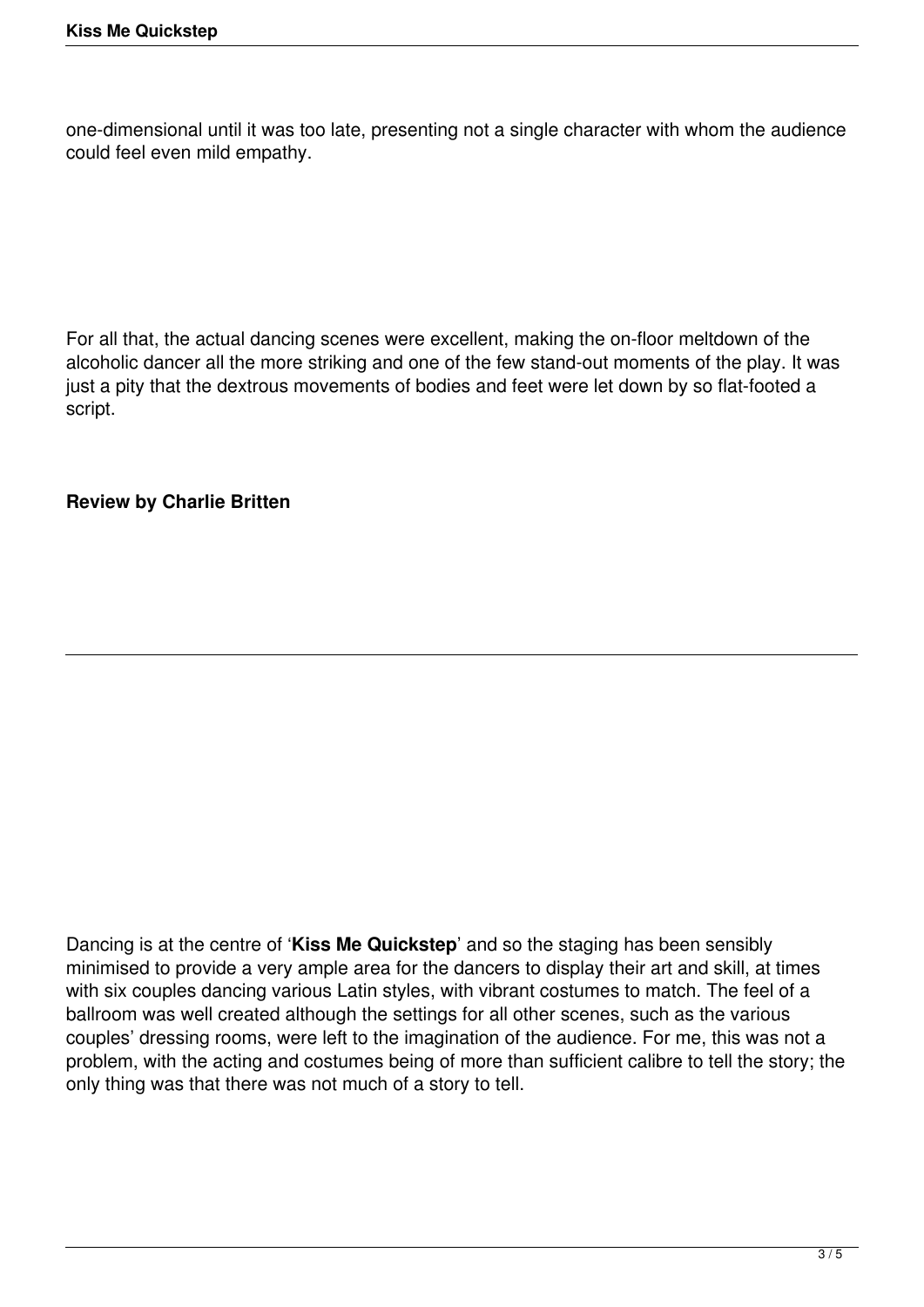This show is more about the general feel of what goes on both on and off the dancefloor as we learn of the various character's issues, from the alcoholic struggles of *Samantha*, played with convincing detached style by

### **Amy Barnes**

, the knee problem of

### *Justin*

, solidly played by

# **Matt Crosby**

or the paternal domineering suffered by

#### *Nancy*

, charmingly played by

#### **Hannah Edwards**

. In addition there are typical couples' issues, with Justin's partner

#### *Jodie*

, sensitively played by

## **Abigail Moore**

and

#### *Luka*

, played by

#### **Isaac Stanmore**

with a certain innocence, presenting a nicely contrasting outlook as a native of Moscow to the Northern English attitudes of most of the cast.